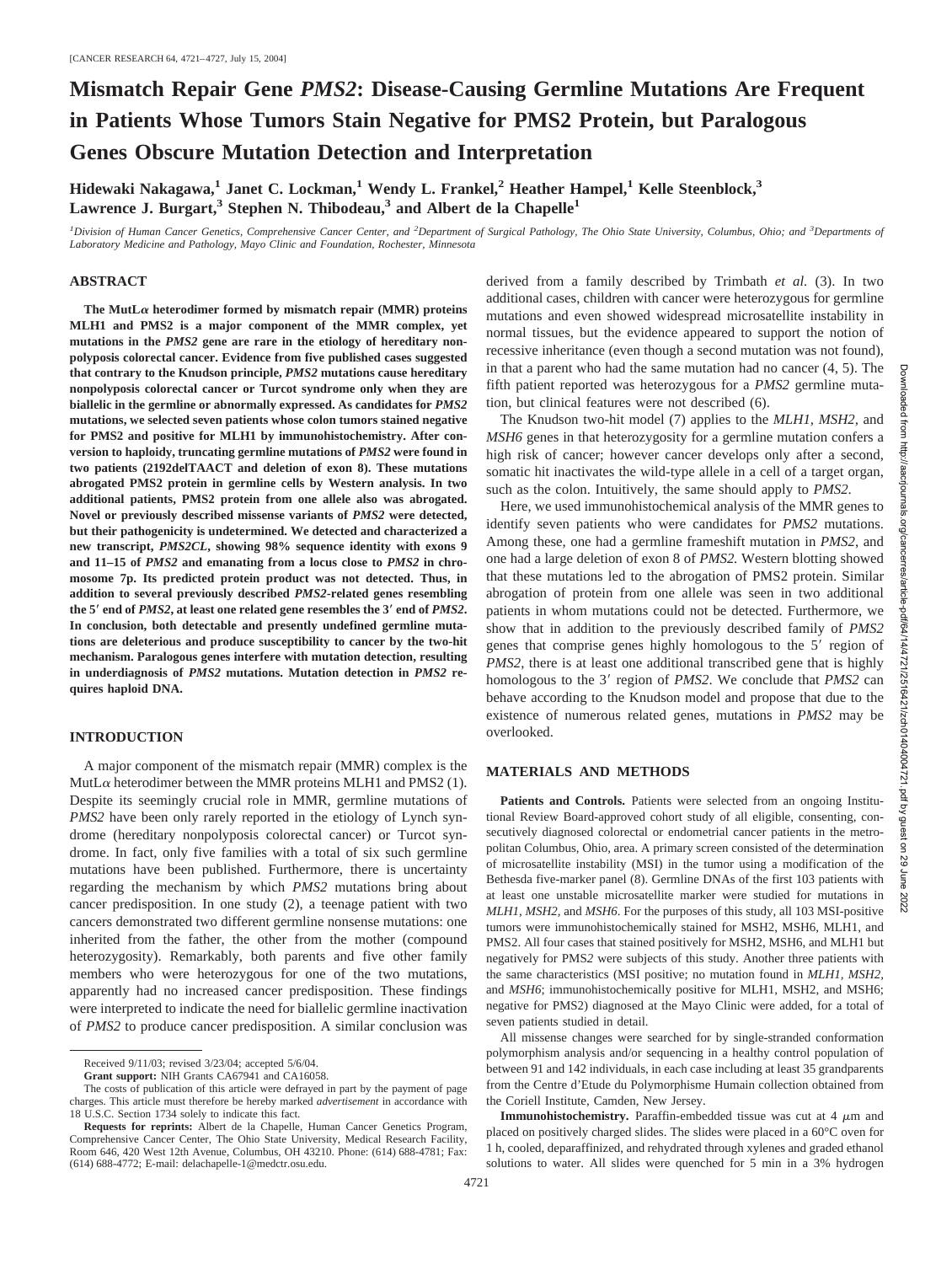peroxide solution in methanol to block for endogenous peroxidase. Antigen retrieval was performed by a heat method for all four antibodies in which the specimens were placed in a citric acid solution [Dako's Target Retrieval Solution (pH 6.1)] for 30 min at 94°C using a vegetable steamer. After allowing slides to cool for 15 min at room temperature, slides were placed on a Dako Autostainer immunostaining system for use with immunhistochemistry. The primary antibody was incubated for 1 h at room temperature. The primary antibodies used were MLH1, clone G168-728 (1/60; BD PharMingen); PMS2 (1/400; Santa Cruz Biotechnology); MSH2, Ab-2 (1/200; Oncogene Research Products); and MSH6 (1/400; Transduction Laboratories). The detection system used for all antibodies was a labeled streptavidin-biotin complex. This method is based on the consecutive application of (*a*) a primary antibody against the antigen to be localized, (*b*) biotinylated linking antibody, (*c*) enzyme-conjugated streptavidin, and (*d*) substrate chromogen (3,3-diaminobenzidine). The tissue was protein blocked using Dako's Serum Free Protein Block before the primary antibody application. Endogenous avidin and biotin were blocked before the biotinylated-linking antibody. Slides were then counterstained in Richard Allen hematoxylin, dehydrated through graded ethanol solutions, and coverslipped.

**DNA Analysis and Sequencing.** Exon-by-exon amplification and sequencing of *PMS2* was performed as described previously (9) with some modifications. Exon 11 was divided into two parts: the first part was amplified by the primers 5'-gtcctctcaccatttcagg-3' and 5'-agtttggctgaggcaaaactc-3'; and the second part was amplified by the primers 5'-actgcagcagcgaatatgc-3' and 5'-aaaaaagaaaattttagataaaaagag-3'. The PCR products were purified using QIAquick PCR Purification kit (Qiagen) and sequenced directly by the primer used for PCR or cloned into TA vector pCR2.1 (Invitrogen) and then sequenced, using the ABI sequencing system (Perkin-Elmer Applied Biosystems).

**Tumor DNA.** To obtain tumor DNA from fixed material for loss of heterozygosity (LOH) analysis and sequencing, paraffin block samples were microdissected using H&E-stained sections, achieving 70% contribution of tumor cells. The markers used for LOH analysis are described in "Results."

**Haploid-Conversion and Reverse Transcription-PCR Analysis.** The diploid-to-haploid conversion technique was described previously (10, 11). Haploid-converted clones from all patients except case 283 were created by GMP Genetics, Inc. In brief, human fresh lymphocytes or immortalized lymphoblastoid cells were electrofused with a specifically designed mouse cell line (E2). Unfused mouse parental cells were negatively selected by HAT (Life Technologies, Inc.), and unfused human cells were negatively selected by Geneticin (Life Technologies, Inc.). Hybrid cells were maintained in DMEM (Life Technologies, Inc.), including 10% FBS, 0.5 mg/ml Geneticin,  $1 \times HAT$ , and penicillin-streptomycin, and selected for their content of human chromosomes by the study of several polymorphic markers. Clones having a copy of each homologue of human chromosome 7 were selected to study *PMS2*. RNA was extracted from original lymphocytes and haploid-converted cells by Trizol according to its manufacturer (Invitrogen). Two  $\mu$ g of total RNA were treated with Superscript II (Invitrogen) to produce cDNA, using random hexamers according to its manufacturer. We designed three sets of primers to amplify three overlapping amplicons covering the whole human *PMS2*-coding region. These were designed so as not to amplify mouse *PMS2*. The primers for the first part of *PMS2* were 5'-gaaagcagccaatgggagttc-3' (Ex1F) and 5'-tagacctcattcacgagtctgc-3' (Ex9R); for the second part, 5'-catggagttggaaggagttcaa-3' (Ex8F) and 5'-ttgacaaatgtcagaactggaaa-3' (Ex11R); and for the last part, 5'-tcagccaactaatctcgcaac-3' (Ex11F) and 5'-accaattattccatacagtgactacg-3' (Ex15R). Long-range reverse transcription-PCR was performed by using Expand Long Template PCR system (Roche); and PCR was carried out at 94°C (10 s),  $60^{\circ}$ C (30 s), and  $68^{\circ}$ C (1 min) for 10 cycles and at 94 $^{\circ}$ C (10 s),  $60^{\circ}$ C (30 s), and  $68^{\circ}$ C (1 min + cycle elongation of 10 s for each cycle) for 27–30 cycles. The PCR products were run on a 1.5% agarose gel to determine their size and sequenced by the PCR primer.

Primers were designed to amplify the novel *PMS2* homologous gene PMS2CL (GenBank accession no. AB116525) specifically and preferentially. The forward primer at exon 9 was 5'-tggtgaatgacgtctaccgcgt-3' (PMS2CLf; bold nucleotides distinguish it from *PMS2*), and the reverse primer at exon 15 was 5'-gtaacttaataaaaatgcatgcagcg-3' (PMS2CLr).

**Western Blot Analysis.** Protein extracts were made from either lymphoblastoid cell pellets or human-mouse hybrid cells using standard methods. Total protein was determined using Pierce BCA assay system according to the

manufacturer's protocol (Pierce Biotechnology, Inc.). Fifty  $\mu$ g of each protein lysate were separated by SDS-PAGE under reducing and denaturing conditions and transferred to polyvinylidene difluoride membrane (Millipore Corp.). Membranes were incubated with PMS2 antibody C-20 (Santa Cruz Biotechnology, Inc.) overnight at a dilution of 1:500, washed, and then incubated with horseradish peroxidase-conjugated secondary antibody (Santa Cruz Biotechnology, Inc.) at a dilution of 1:2000. Immune complexes were detected with SuperSignal West Pico Chemiluminescent Substrate and visualized on X-ray film (Pierce Biotechnology, Inc.).  $\beta$ -Tubulin (BD PharMingen) antibody was used as a loading control.

## **RESULTS**

**Immunohistochemistry.** Among the 103 MSI-positive tumors, loss of PMS2 expression was detected in 24 cases. In 20 of those, the loss of PMS2 expression was concordant with the loss of expression of its heterodimerization partner, MLH1. In these cases, either mutation or promoter methylation of *MLH1* explained the absence of protein. Four MSI-positive tumors from this series and three from the Mayo Clinic series showed loss of expression of PMS2 and retained expression of MLH1. Typical staining patterns of MLH1, MSH2, MSH6, and PMS2 in one tumor (case 94) are shown in Fig. 1.

**A Mutation in** *MLH1***.** One of the seven patients had a missense mutation (Y646C) of *MLH1* (case 283; Table 1) that had been detected before this study was initiated. This amino acid change is expected to disrupt the interaction of PMS2 and MLH1 because the domain of interaction is between MLH1 amino acids 492 and 742 (12, 13). This change was not detected in 280 control chromosomes.

**Mutation Analysis using Exon-by-Exon Sequencing of** *PMS2***.** There were no clear-cut obviously deleterious nonsense or frameshift mutations except in one patient (case 94; Table 1) in whom there was a faint hint of an abnormality. Sequencing of both genomic and cDNA from a lymphoblastoid cell line of this patient suggested the possibility that there might be an admixture of DNA carrying a frameshift change in exon 13 (Fig. 2*B*), but this was too faint to be further verified. This mutation and a deletion found after allele separation are described below.

Many sequence changes of missense or neutral type were detected (Table 1). Some have been described before, and because of high population frequency, are obviously unrelated to disease, in particular P470S, E541K, and G857A (14). We wish to draw attention to our findings in patient 4645 who carried two previously reported missense variants (T485K and T511A). Both were previously reported to be rare polymorphisms (14, 15), and abnormalities of residue 511 displayed dramatically reduced binding capacity to *MLH1 in vitro* (16). These two variants occurred on different chromosomes in this patient. In our control population, we found T485K in 2/90 chromosomes (allele frequency, 0.022) and T511A in 3/90 chromosomes (0.033). We can neither exclude nor confirm that the compound heterozygosity for these two variants might be disease causing. The same argument applies to patient 4460, who had three missense mutations (S46I and E541K on one chromosome; P470S on the other). The patient also had silent change S260S. Codon 46 is located in the ATP-binding domain of MutL; S46I can affect the ATPase activity of MutL $\alpha$  by conformation change (12); moreover, it was not present in 182 control chromosomes (this study). The interpretation of missense mutations in *PMS2* in the light of its numerous paralogous genes is discussed below.

**Characterization of Nonsense Mutations after Allele Separation.** Of the seven cases, a sample was available from six for conversion analysis. After conversion to haploidy of lymphoblastoid cells from case 94, two clones with one chromosome 7 and two clones with the other chromosome 7 were chosen for additional study. By reverse transcription-PCR, two of the clones (designated W for wild type)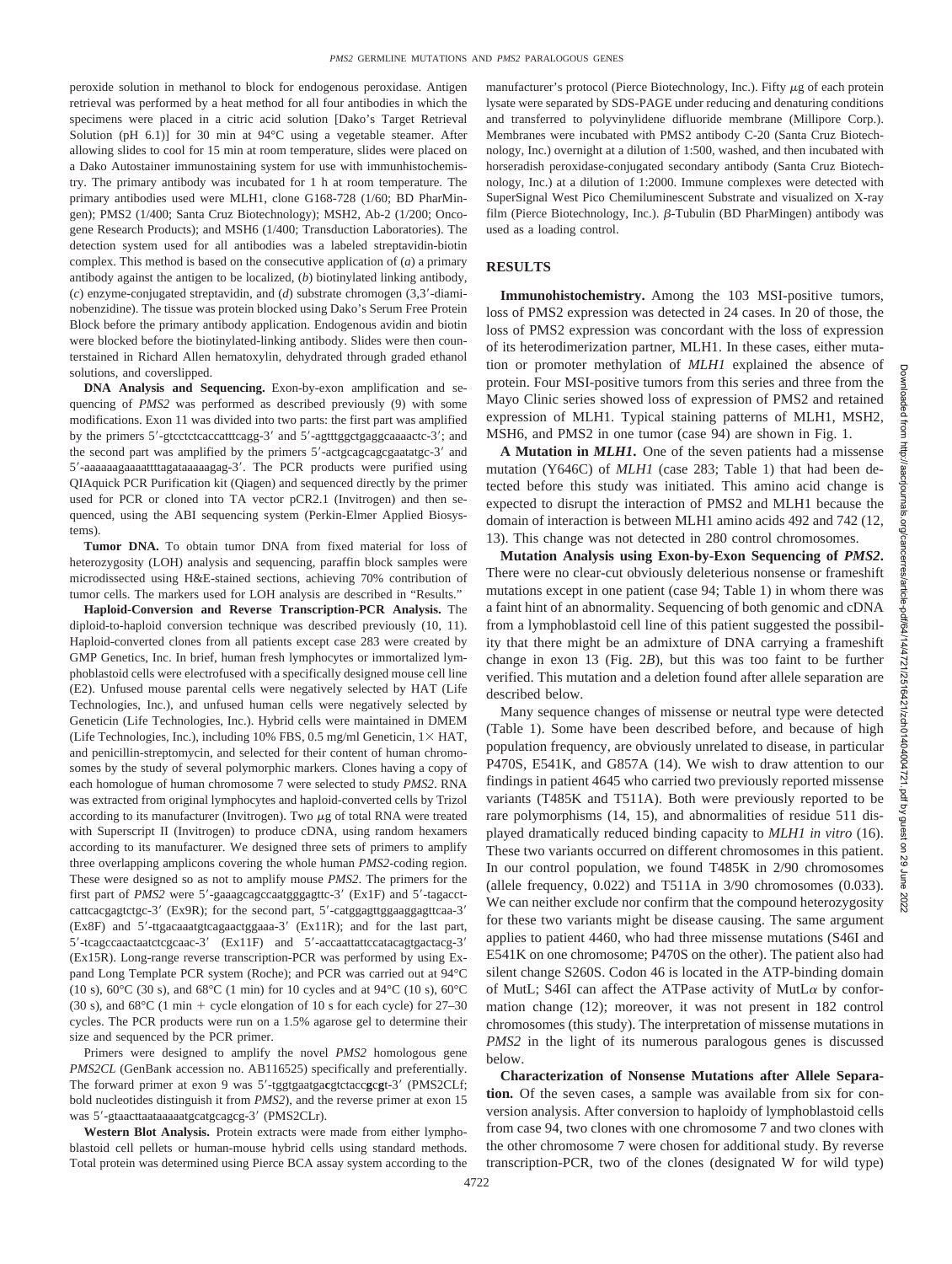

Fig. 1. Immunohistochemical staining of MLH1, PMS2, MSH2, and MSH6 proteins in the tumor from case 94. Malignant cells showed nuclear immunoreactivity with MLH1 (*A*), MSH2 (*B*), and MSH6 protein (*C*), whereas no nuclear staining was seen with PMS2 protein (*D*). *E,* nuclear staining for PMS2 was seen in the adjacent nonneoplastic colon.

showed high transcript levels, whereas the other two clones (M for mutant) showed only faintly detectable transcript levels of *PMS2* (Fig. 2*A*). Sequencing of PMS2 cDNA from the W clones showed normal sequence, except for one previously known common variant  $(1408C \rightarrow T; P470S)$  in exon 11. The M clones showed two changes. There was a 5-bp deletion at codons 731–732 (2192delTAACT) in exon 13 plus a silent  $C \rightarrow T$  change at nucleotide 2466 (L822L) in exon 15. As can be seen in Fig. 2*B,* the deletion is apparent in the M clones and barely visible in cDNA of diploid cells. Importantly, even in the haploid M clones, there was an admixture pattern with a normal-appearing sequence present in the sequencing chromatogram, suggesting that other transcribed sequences homologous to *PMS2* were present (see below). The reverse transcription-PCR product from the haploid M clones was cloned. In 5/12 clones the 5-bp deletion was seen, whereas in 4/12, the entire exon 13 was deleted. In 3/12, only normal transcript occurred. Genomic DNA analysis confirmed that the 5-bp deletion in exon 13 was present in the haploid M clones but barely visible in the original diploid lymphocytes. Genomic DNA

further revealed an admixture pattern with the presence of a small amount of a normal allele even in haploidy (Fig. 2*C*).

In patient 4149, haploid conversion demonstrated dramatic improvement of mutation detection as well. Reverse transcription-PCR of *PMS2* transcript from one haploid clone showed an apparently shorter transcript of *PMS2* than the normal transcript (Fig. 3*A*), which was revealed to have exon 8 deleted by sequencing. *PMS2* transcript from the other haploid clone was normal. By genomic DNA analysis, exon 8 could not be PCR-amplified from the haploid clone expressing the shorter transcript, but exons 7 and 9 were amplified (Fig. 3*B*). These findings indicated a heterozygous large deletion of *PMS2* exon 8 in the germline. By sequencing, the breakpoint in intron 7 was at  $c803 + 384$ . The breakpoint in intron 8 was at c.904–1533. Thus the deletion comprised 3352 nucleotides. Using primers available on request, this deletion was searched for by PCR in the patient's parents. It occurred in the father, but not in the mother. In the remaining patients, conversion analysis did not disclose other changes than the missense and neutral changes listed in Table 1.

|      |         |        |                          |                  |                  |                                                 | <i>PMS2</i> sequence changes of<br>unknown significance                                                                      |                                                       |                     |                                                                               |
|------|---------|--------|--------------------------|------------------|------------------|-------------------------------------------------|------------------------------------------------------------------------------------------------------------------------------|-------------------------------------------------------|---------------------|-------------------------------------------------------------------------------|
| ID   | $MSI^a$ | MLH1   | PMS <sub>2</sub>         | MSH <sub>2</sub> | MSH <sub>6</sub> | <i>PMS2</i> changes likely<br>to be deleterious |                                                                                                                              | Population<br>allele<br>frequency <sup><i>b</i></sup> | Age at<br>diagnosis | Family history of cancer                                                      |
| 283  | 5/5     | $^{+}$ | -                        | $^{+}$           | $^{+}$           | $\gg$                                           |                                                                                                                              |                                                       | 36                  | Cousin CRC $^c$ at 30 s                                                       |
| 094  | 5/5     | $+$    | $\overline{\phantom{0}}$ | $^{+}$           | $^{+}$           | 2192delTAACT                                    | $1408C \rightarrow T (P470S)$<br>2466C→T (L822L)                                                                             | 0.48<br>0.24                                          | 22                  | No $FH^c$                                                                     |
| 4149 | 9/9     | $+$    | -                        | $^{+}$           | $^{+}$           | Exon 8 deletion                                 | 2466C→T (L822L)                                                                                                              | 0.24                                                  | 28                  | $\pm\pm$                                                                      |
| 4645 | 6/9     | $+$    | -                        | $^{+}$           | $^{+}$           |                                                 | $1454C \rightarrow A (T485K)$<br>$1531A \rightarrow G$ (T511A)                                                               | 0.022<br>0.033                                        | 49                  | Patient had $TCCc$ of bladder at 45<br>No FH                                  |
| 4460 | 10/10   | $^{+}$ |                          | $^{+}$           | $^{+}$           |                                                 | $137G \rightarrow T(S46I)$<br>780G $\rightarrow$ C (S260S)<br>$1408C \rightarrow T (P470S)$<br>$1621G \rightarrow A (E541K)$ | 0.00<br>0.15<br>0.48<br>0.11                          | 31                  | No FH                                                                         |
| 178  | 5/5     | $^{+}$ |                          |                  | $^{+}$           |                                                 | 780G $\rightarrow$ C (S260S)<br>$1866G \rightarrow A (M622I)$<br>$1970G \rightarrow C$ (G857A)                               | 0.15<br>0.028<br>0.22                                 | 82                  | No FH                                                                         |
| 969  | 5/5     | $^{+}$ |                          | $^{+}$           | $^{+}$           |                                                 | $1408C \rightarrow T (P470S)$                                                                                                | 0.48                                                  | 57                  | Mother bladder ca <sup><math>c</math></sup> at 77; Father<br>bladder ca at 82 |

 $\alpha$  No. of markers positive/no. studied.<br>  $\alpha$  Derived from literature (Ref. 13; no bold) or from this study (bold).<br>  $\alpha$  CRC, colorectal cancer; FH, family history of cancer; TCC, transitional cell carcinoma; ca, cance

 $*$  This patient had a 1937A $\rightarrow$ G mutation in *MLH1* exon 17 predicting Y646C.

\*\* Father has the exon 8 deletion, healthy at age 60; mother does not have the deletion, healthy at 56; paternal grandfather had CRC at 76; paternal grandmother had ovarian ca at 76.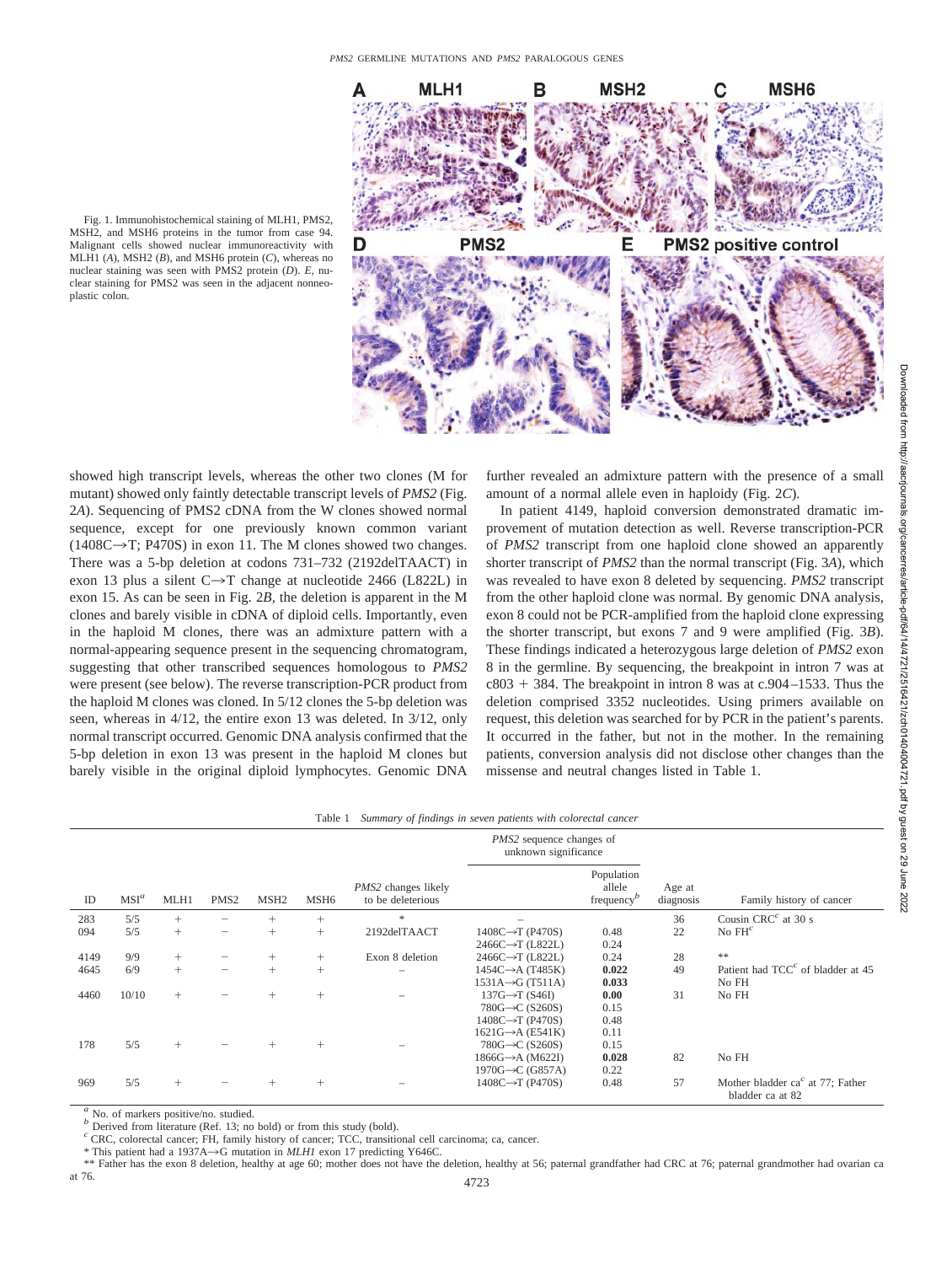

Fig. 2. Haploid analysis of a frameshift mutation in case 94. *A,* reverse transcription-PCR analysis of the hybrid-converted cells and the original lymphocytes (*Ly*) revealed that presumably due to nonsense-mediated decay, the hybrid cells with the mutant allele (*M*) displayed very weak expression compared with the hybrid cells with the wild-type allele (*W*). *E2* is the recipient mouse cell line used in the conversion. *B,* sequence analysis of the *PMS2* transcript expressed in the haploid-converted cells and diploid cells revealed a 5-bp deletion (TAACT) at codons 731–732 in exon 13 in the haploid-converted cells, whereas the transcript from the other allele was normal and the sequence of the transcript from the original diploid cell did not show this mutation, presumably due to nonsense-mediated decay. *C,* sequencing chromatogram of human *PMS2* in the diploid and haploid-converted cell DNA. In diploid cells, the signal from the mutant allele (5-bp TAACT deletion) was so weak that computer analysis ignored it, presumably because of the presence of the wild-type allele plus homologous sequences from the paralogous gene. However, in the haploid-converted cells, the deletion was more evident (in the M clone), whereas the W clone showed only normal sequence. *D,* LOH of *PMS2* in the colon cancer of patient 94 with a heterozygous *PMS2* mutation. In the chromatograms of sequences at the germline mutation (codon 731 in exon 13, complementary sequences) and one common variant (2466C->T at exon 13) of *PMS2*, LOH was seen in the tumor in which the signal from the wild-type allele was decreased compared with the signal in blood DNA.

**Somatic Changes in the Tumors.** In search of a second mutation, tumor DNA from the fixed paraffin blocks of case 94 was subjected to exon-by-exon sequencing, but no additional mutations were noted. However, by using the germline 5-bp deletion mutation (codon 731 in exon 13) and single nucleotide polymorphisms (1408C $\rightarrow$ T in exon 11 and  $2466C \rightarrow T$  in exon 15) as markers, we detected LOH in the tumor in which the signal from the wild-type allele was decreased (Fig. 2*D*).

**A Novel PMS2-Related Gene.** As indicated above, the sequencing of exon 13 in case 94 disclosed an admixture pattern, suggesting the low level presence of DNA of normal-appearing sequence. Because this was noted both in diploid genomic DNA and in cDNA from haploid-converted clones, it suggested that an additional, transcribed PMS2 or PMS2-like sequence occurred somewhere on chromosome 7. In a BLAST search, we noticed a PMS2-similar gene located in chromosome 7p22–23 close to *PMS2*. This genome sequence contains exon 9 and exons 11–15 of *PMS2* and shows 97% sequence identity, having an identical exon-intron structure in a region spanning approximately 19 kb. We named this likely duplication *PMS2-COOH-*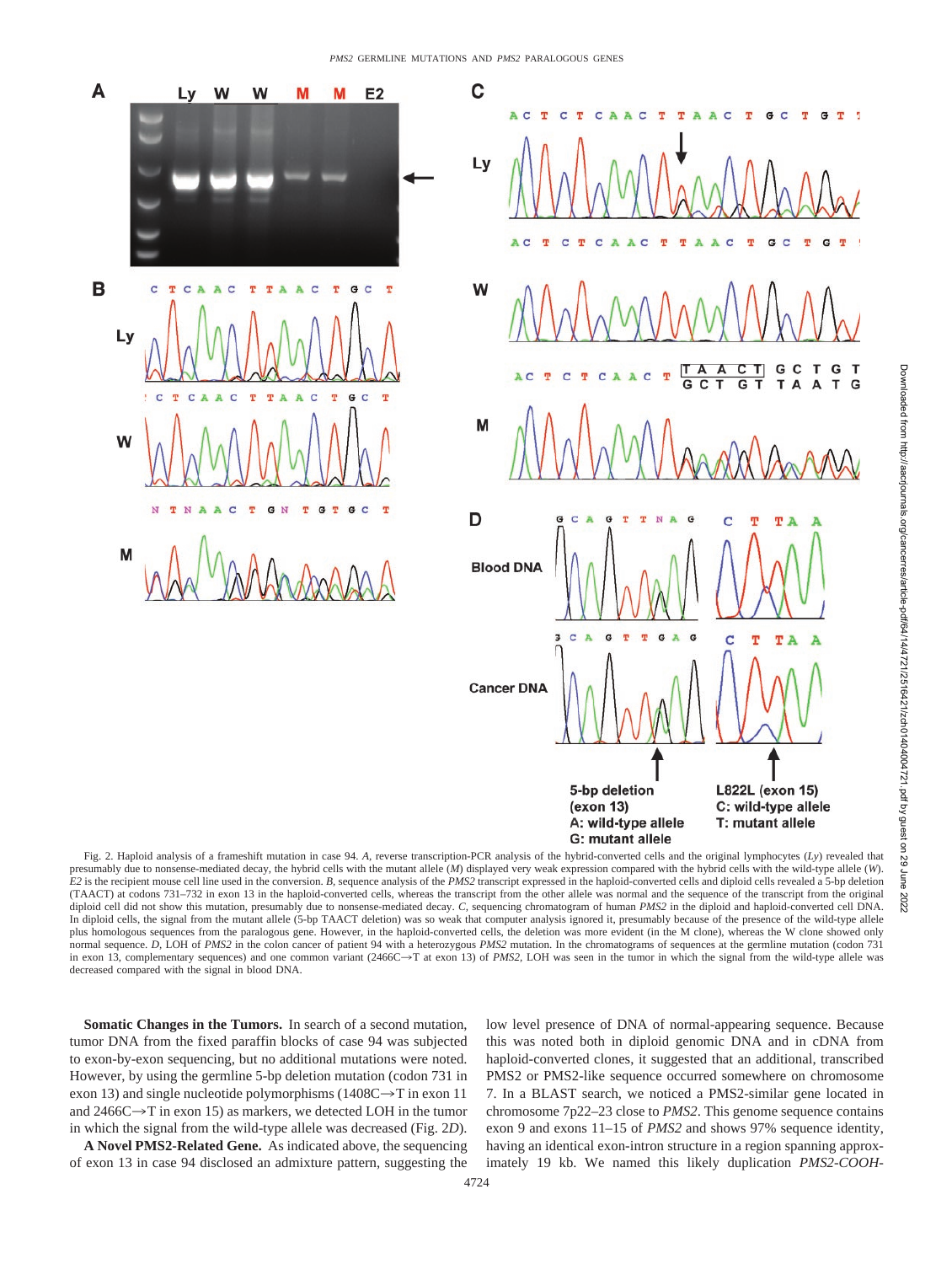

Fig. 3. Haploid analysis of exon 8 deletion in case 4149. *A,* reverse transcription-PCR analysis of the hybrid-converted cells revealed that the hybrid cells with one allele (19) displayed a shorter transcript (922 bp) of *PMS2* than did the hybrid cells with the other allele (31; 1022 bp). The shorter reverse transcription-PCR product was shown to have exon 8 deleted by sequencing. *E2* is the recipient mouse cell line used in the conversion. *B,* DNA analysis of the haploid-converted cells demonstrated that exon 8 of *PMS2* was not amplified from one haploid clone DNA (19), but exons 7 and 9 were amplified from this clone. In the haploid clone with the other allele (31), all exons of *PMS2* were amplified. *Ly* is the original lymphocyte DNA of case 4149; *E2* is the recipient mouse cell line used in the conversion; and *N* is no template PCR as a negative control.

*terminal-Like* (*PMS2CL*). To assess whether this paralogous gene is transcribed, we designed *PMS2CL*-specific primers in exon 9 and exon 15 to amplify preferentially the *PMS2CL* transcript by taking advantage of nucleotide differences (see "Materials and Methods"). Using these primers, reverse transcription-PCR products were sequenced. As expected, *PMS2CL* was transcribed and lacked exon 10 (156 bp) of *PMS2*. The transcript of *PMS2CL* was 98% identical with exons 9 and 11–15 of *PMS2*, but due to a 2-bp deletion and 1-bp insertion in the exon corresponding to exon 11 of *PMS2*, its predicted translated product will consist only of a 191-amino acid peptide 99% identical to the COOH-terminal portion of PMS2 protein (codons 672–862; Fig. 4). This COOH-terminal region of the PMS2 protein coincides with the PMS2 region interacting with MLH1 protein (codons 675–850; Refs. 16 and 17). However, as shown by Western blot hybridization (see below), the transcript is not translated into protein.

**PMS2 Protein Analysis by Western Blot Analysis.** As can be seen in Fig. 5*A,* antibody C-20 recognizing the COOH-terminal end of PMS2 gave a strong signal at the expected PMS2 molecular size. Two control samples ("CEPH") showed strong signals, whereas all four patient samples produced bands of approximately one-half the strength of the controls. Two of the patients had truncating mutations

Fig. 4. The structure of human *PMS2* and *PMS2CL* transcript and germline mutations. The transcribed *PMS2CL* (GenBank accession no. AB116525) is 98% identical with exons 9 and 11–15 of *PMS2* but does not contain the sequence corresponding to exon 10 (156 bp) of *PMS2*. Due to a 2-bp deletion and 1-bp insertion in the sequence corresponding to exon 11 of *PMS2*, the *PMS2CL* transcript has an open reading frame for only 191 amino acids of peptide. The locations of the germline mutations reported thus far are shown with *arrows* or *bars*. *Red arrows* or *bars* are the definitely or potentially deleterious sequence changes detected in this study [*2192delTAACT,* exon 8 deletion (*Exon 8 del*), *S46I, T485K, T511K,* and *M622I*].

**ORF (191 aa PMS2CL PMS2CLf** 12 PMS-like genes PMS2CLr < MLH1 protein-interacting region  $3 | 4 |$ 5  $\mathbf{1}$  $\overline{2}$  $10$  $12$  $13$ 14  $11$ R134X **E705K S461 T485K M6221** 2361delCTTC **Exon 8 del** 1221 del G **T511K** 2192delTAACT 1194ins20 PMS2 (862 aa) Exons 8-11 del

(4149 and 94), and two of the patients had no proven deleterious mutation (4460 and 178).

Fig. 5*B* shows the results of Western analysis of human-mouse clones from the same four patients described in Fig. 5*A*. In the hybrid clones, each containing a different copy of the patient's chromosome 7, the following was seen: In patient 4149, hybrid 1 (containing the *PMS2* allele with a deleted exon 8) PMS2 protein was not detected, whereas in hybrid 2 (wild-type *PMS2*), there was a strong PMS2 signal. In patient 94, hybrid 1 (with the 5-bp deletion of PMS2) showed no staining; no wild-type hybrid was available. Interestingly, in patients 4460 and 178, in whom no deleterious *PSM2* mutation has been found, one allele showed staining, and the other one did not, suggesting abrogation of PMS2 protein by unknown mechanisms. This finding is in full agreement with the results from the corresponding diploid cells (Fig. 5*A*). The Western blots revealed no evidence of PMS2 protein corresponding in size to the open reading frame of *PMS2CL*, so this polypeptide was either not produced or not stable.

#### **DISCUSSION**

Our results highlight several aspects of *PMS2* in the causation of Lynch syndrome (hereditary nonpolyposis colorectal cancer) and spo-



Fig. 5. Western blot analysis of PMS2 protein in germline lymphoblastoid and hybrid culture cells. A, using PMS2 antibody C-20, a band at approximately  $M_r$  100,000 was produced. The dosage in two normal controls (*CEPH*) was approximately twice that in the four patients (*4149, 4460, 178,* and *94*). There was no evidence of any protein emanating from the open reading frame of the  $PMS2CL$  gene.  $\beta$ -Tubulin served as a loading control. *B,* the PMS2 antibody C-20 does not react with mouse Pms2 as shown in *Lanes E2* containing material from the parental mouse E2 cell line used in the fusion with human cells. Haploid-converted clones containing one copy of human chromosome 7 from patients 4149, 4460, 178, and 94 are shown. In patient 4149, hybrid *clone 1* contains the PMS2 allele with a deleted exon 8 (no product), whereas *clone 2* contains the chromosome with wild-type PMS2 (strong band). In patients 4460 and 178, the *clones 1* show no PMS2 protein suggesting a mutation. In patient 94, only the hybrid clone with an abnormal PMS2 allele (5-bp deletion) was available for study; it shows no PMS2 protein.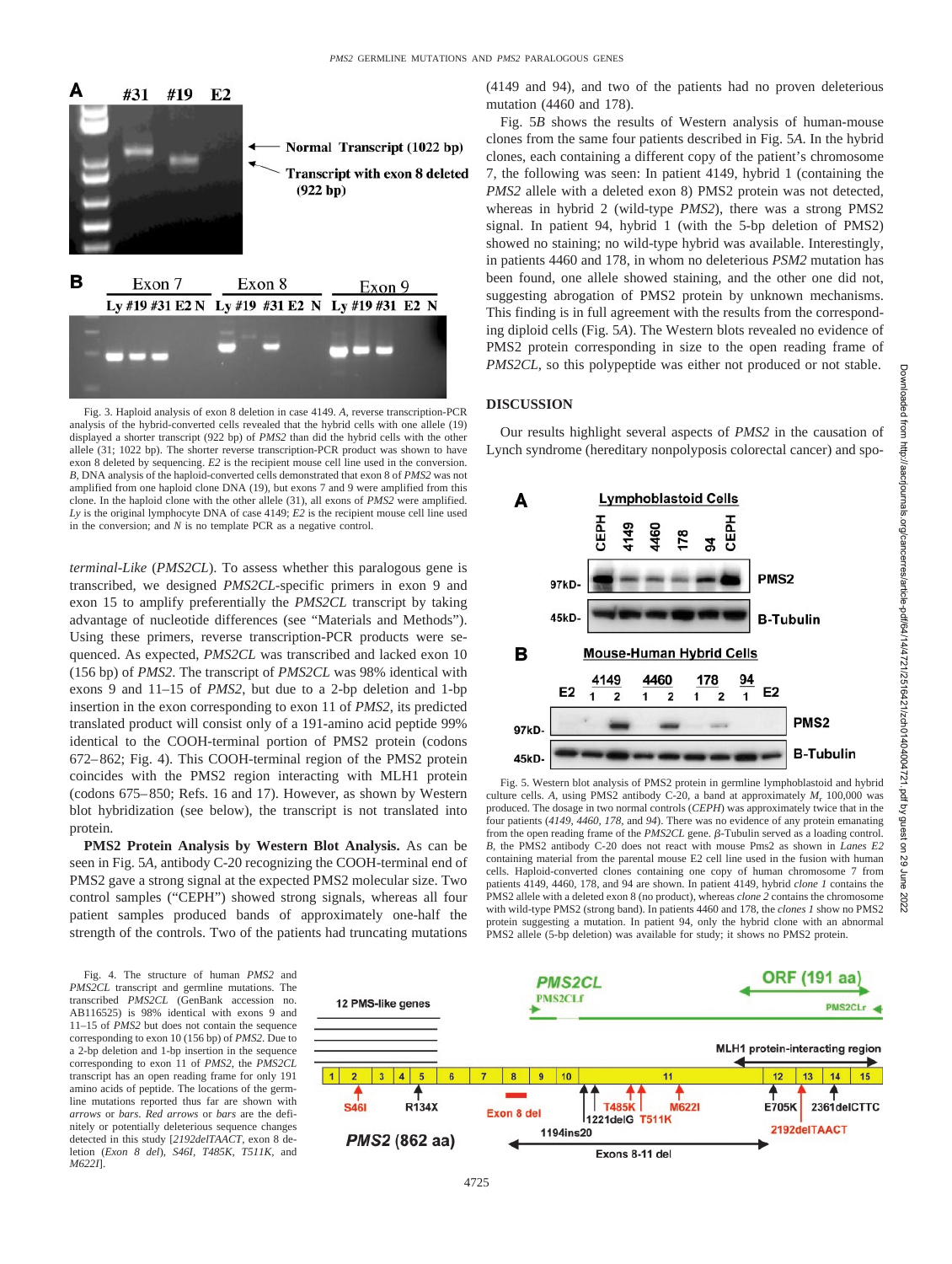radic MSI-positive colorectal cancer. By applying immunohistochemistry staining for PMS2 protein in MSI-positive tumors, we were able to select seven patients that we considered to be candidates for *PMS2* mutations. MLH1 and PMS2 form the MutL $\alpha$  heterodimer that is an important component of the MMR mechanism, and inactivation of MLH1 leads to instability of both proteins (18). Therefore, immunohistochemistry staining for PMS2 was negative in many additional cases in which MLH1 protein expression was negative due to mutation or promoter methylation. We therefore focused on cases in which staining for PMS2 was negative, whereas MLH1 was not affected. MLH1 is thought to have other partners for its heterodimerzation, such as MLH3 and PMS1 (19, 20), which may explain why the loss of PMS2 does not always lead to the instability of MLH1 protein. Among the seven cases that we analyzed for *PMS2* mutations in the germline, we found one frameshift mutation, one large deletion, and two patients with rare missense variants of unknown significance but that were potentially deleterious. In addition, one patient was known to have a missense variant of *MLH1* in the domain interacting with PMS2. In the remaining two patients, the defect underlying the MSI and abnormal immunohistochemistry staining is not known, and the PMS2 protein defect in their tumors may be caused by somatic events. Alternatively, we cannot rule out the possibility that additional germline mutations were missed because of the large number of pseudogenes and "like" genes that complicate the analysis. In addition to the 3 *PMS2CL* gene described here, there are at least 13 paralogous genes resembling the 5' end of *PMS2*. Obviously, these sequences complicate all methods of DNA analysis that are in common use. For instance, in experiments not shown, we tested greater than 30 different primer pairs in the 5' region of *PMS2* in search of PCR conditions unique to *PMS2* itself, but all failed. The problem was the same even after conversion to haploidy, because all of the paralogous genes are located on chromosome 7.

These patients seem to have clinical features similar to most sporadic MMR-deficient tumor patients with the possible exception of age (median age at diagnosis in the probands is only 36 years). All of the patients had proximal colon cancer with high MSI. However, none of them fulfilled the Amsterdam criteria, and significant family history of hereditary nonpolyposis colorectal cancer-related tumors was conspicuously absent. We propose that germline mutations of *PMS2* mainly predispose to sporadic MSI-positive colorectal cancer in young adults. Another presentation is Turcot syndrome in children bearing the hallmarks of MMR deficiency (4, 5).

How is the pathogenicity of germline mutations of *PMS2* determined? Among the cases with PMS2 mutation reported by others, two (2, 3) behaved as recessive gene mutations in that two different mutations segregated in each of the families. The probands who were compound heterozygous or homozygous for the mutations showed drastic phenotypes of cancer, whereas individuals who were heterozygous for one of the two mutations had no apparent predisposition to cancer. Thus, these nonsense or frameshift mutations showed no or very low penetrance when heterozygous. The same apparent nonpenetrance or low penetrance can be inferred from other cases (4, 5) in which a child with the mutation had early-onset cancer, whereas a parent with the same mutation had no cancer and from our patient 4149 whose father carried the exon 8 deletion but was unaffected at age 60. In the absence of definitive evidence, we do not wish to speculate about the possible pathogenicity of the missense mutations that we detected in all patients but one. At the present time, it is not always possible to determine whether a detected change is in *PMS2* itself or in a paralogous gene. This is particularly problematic in the 5 region of the gene. In contrast, case 94 (with a truncating mutation) and case 4149 (with a deletion of exon 8) provide evidence that *PMS2* can act in concert with the Knudson principle in that germline heterozygosity for the mutation predisposes to cancer, with the second hit being loss of the wild-type allele in the tumor, at least in case 94.

It remains to be explained why germline heterozygosity for a mutation sometimes appears to predispose to cancer, but often does not. Fig. 4 shows the location of all mutations described thus far. The mutations are distributed relatively evenly over the gene, including the COOH-terminal domain that is responsible for the interaction between PMS2 and MLH1. Thus, the location of the mutation does not seem to determine the pathogenicity *per se*. We speculate that the observed differences in penetrance are not directly related to the paralogous, *PMS2*-like genes that have been described previously (9, 21) and the novel gene, *PMS2CL,* described in the present report. In the National Center for Biotechnology Information database (assembly April 2003), there are 13 sequences highly homologous to the  $5'$  end of *PMS2* exons 1–5. The transcript of *PMS2CL* is 98% identical to exons 9 and 11–15 of *PMS2*. Crucial to the question of penetrance of *PMS2* mutations is not only the transcription, but also the translation of these paralogous genes. We show here that the *PMS2CL* transcript is only partially composed of an open reading frame; and this is not translated, or the polypeptide is unstable. The paralogous sequences that resemble the 5' part of *PMS2* are believed to extend over exons 1–5; some of these sequences are transcribed, but whether they are translated is not known. In this regard, our results with Western blots give important clues. We show (Fig. 5) that in diploid "germline" lymphoblastoid cells, the dosage of PMS2 protein is reduced by approximately one-half, not only in the two patients with truncating mutations, but also in two patients in whom only missense mutations occurred. Because PMS2 staining in the tumors of all of these patients was absent (Table 1), an obvious explanation is that each had one germline "hit" and a second "hit" in the tumor. Because of the paucity of tumor material, we were only able to search for the second hit in one case (case 94) in which indeed LOH was seen. Thus we propose that undetectable changes (or the missense changes we found) in cases 4460 and 178 are deleterious at the protein level. The penetrance of all changes will depend on whether and when a second somatic hit occurs. It remains to be determined if the paralogous genes play a role in this regard.

To fully understand how the existence of the various paralogous sequences might affect the penetrance of *PMS2* mutations, more must be learned about their behavior in different individuals. In the case described by Nicolaides *et al.* (22), the allele carrying the nonsense mutation showed exceptionally high levels of expression, leading the authors to propose that it acted as a dominant-negative allele. In contrast, in cases 94 and 4149, we demonstrated low levels of expression of the mutated allele and low levels of protein by Western analysis. The situation is compatible with recessive inheritance at the cellular level, the second hit also being inactivating (LOH), at least in case 94. Finally, paralogous genes and pseudogenes can show variation in copy number that can have a profound effect on function and protein stability. It has already been demonstrated that a polyadenine tract,  $(A)$ <sub>8</sub> in the proximal part of exon 11, displays interindividual differences in dosage (23). These in all likelihood emanate from *PMS2CL,* which, as shown here, exhibits a low level of transcription. More needs to be learned about the paralogous *PMS2* sequences at the population level. They obviously hamper our ability to detect mutations in *PMS2*. In this report, we show how the presence of *PMS2CL* obscured the detection of a frameshift mutation by genomic sequencing. The same problem may well account for the fact that few mutations have been seen in exons 1–5. It is entirely possible, therefore, that *PMS2* mutations are more common than hitherto thought (24).

Downloaded